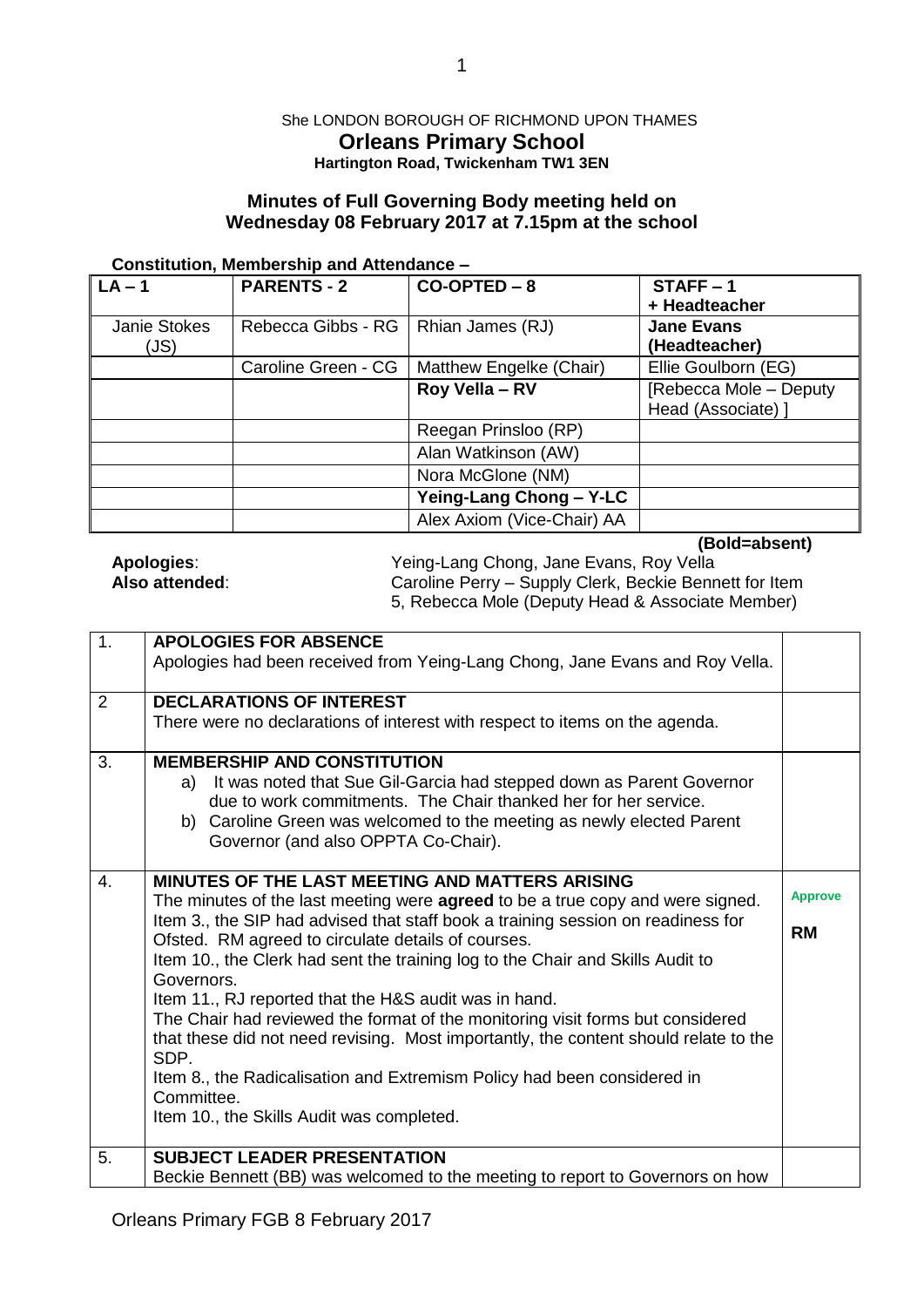| Writing was progressing at this point in the year. She was accompanied by three<br>NQTs - Sarah Connolly (Reception); Emma Reynolds (Year 3); Rachel Verge<br>(Year 6). Each of the NQTs shared their experiences of Writing in the school:<br>Each paid tribute to the support offered by the school. The mentoring<br>system was highly effective and helped in planning and modifying lessons.<br>Communication and collaboration were excellent amongst staff; there were<br>plenty of observations and opportunities to observe teachers in different<br>parts of the school. Successes were celebrated amongst staff.<br>The quality of Writing in school was noted by the NQTs. There were<br>opportunities to extend children's skills and much progress had been seen.<br>Support from the Borough was also excellent particularly through training.<br>INSET days had also been useful in looking at assessments together with<br>regular staff meetings.                                                                                                                                                                                                                                                                                                                                                                                                                                                                                                                                                                                                                                                                                                                                                                                                                                                                                                                                                                                                                                                                                                                                                                                                                                                                                                                                                                                                                                            |               |
|----------------------------------------------------------------------------------------------------------------------------------------------------------------------------------------------------------------------------------------------------------------------------------------------------------------------------------------------------------------------------------------------------------------------------------------------------------------------------------------------------------------------------------------------------------------------------------------------------------------------------------------------------------------------------------------------------------------------------------------------------------------------------------------------------------------------------------------------------------------------------------------------------------------------------------------------------------------------------------------------------------------------------------------------------------------------------------------------------------------------------------------------------------------------------------------------------------------------------------------------------------------------------------------------------------------------------------------------------------------------------------------------------------------------------------------------------------------------------------------------------------------------------------------------------------------------------------------------------------------------------------------------------------------------------------------------------------------------------------------------------------------------------------------------------------------------------------------------------------------------------------------------------------------------------------------------------------------------------------------------------------------------------------------------------------------------------------------------------------------------------------------------------------------------------------------------------------------------------------------------------------------------------------------------------------------------------------------------------------------------------------------------------------------|---------------|
| Beckie Bennett then gave an overview of the data for each of the Year groups<br>together with progress from Autumn to Spring. The school was hoping for at least<br>Working Towards progress at this point in the year. Years 1 and 2 were making<br>good progress. In Year 3 it was noted that there was a specific set of categories<br>children had to meet. Some children Working Within in Year 2 had an impact on<br>Year 3 data. Year 4 was showing some children in the Mastered and Exceeding<br>categories although these would be checked against criteria to confirm these were<br>secure judgements. Year 5 represented a significant jump in expectations. There<br>were many children at cusp point of moving to the next bracket within this year<br>group. In Year 6 there were a number of children at pre-key stage, mostly<br>because of punctuation. Having identified this, the school was tracking back and<br>focusing on punctuation from Year 2 onwards so punctuation remained<br>consistent. Increased training from the Borough was also helping towards these<br>targets. BB anticipated that by the end of the year these results would look<br>different; staff had a good understanding of where they needed to go.<br>BB discussed the gender divide. In Year 1 boys had made accelerated progress.<br>In Year 2 however, girls were out-performing boys in Writing. Staff were trying<br>different methods of engaging boys e.g. introducing Pokemon materials to inspire<br>them. Most pupils in Year 4 were making good progress although girls continued<br>to outperform boys. Narrowing the gap remained a focus. In Year 5 girls were<br>also outperforming boys. In Year 6 children were making progress necessary to<br>meet their targets. BB outlined measures to improve Writing:<br>• Restructuring units i.e. allowing time to edit and redraft, single paragraphs only;<br>• Allowing time for peer editing;<br>• Planning units and Writing Apps;<br>• Staff upskilling e.g. SPAG training for TAs and LSAs ongoing;<br>• Peer observation of good practice and Writing;<br>• Introduction of Cold Writes in marking;<br>• In house moderation and looking at non-negotiables;<br>• Good moderations from the Borough and excellent training;<br>• Choosing high quality pictures for Writing exercises;<br>• Moderation within comparable group of schools; |               |
| • Supporting staff within school.                                                                                                                                                                                                                                                                                                                                                                                                                                                                                                                                                                                                                                                                                                                                                                                                                                                                                                                                                                                                                                                                                                                                                                                                                                                                                                                                                                                                                                                                                                                                                                                                                                                                                                                                                                                                                                                                                                                                                                                                                                                                                                                                                                                                                                                                                                                                                                              | <b>Inform</b> |
| <b>Q:</b> How were staff meeting the challenges of the gender gap in Writing?<br>A: Staff were using a number of strategies. They had also looked at other<br>schools to observe their strategies for teaching Literacy and, in particular, how to<br>engage boys. Teachers were open to new ideas. The NQTs had the opportunity<br>to implement their own ideas. Staff also placed an emphasis on high level<br>questioning. Peer editing also played an important part. All these measures                                                                                                                                                                                                                                                                                                                                                                                                                                                                                                                                                                                                                                                                                                                                                                                                                                                                                                                                                                                                                                                                                                                                                                                                                                                                                                                                                                                                                                                                                                                                                                                                                                                                                                                                                                                                                                                                                                                   |               |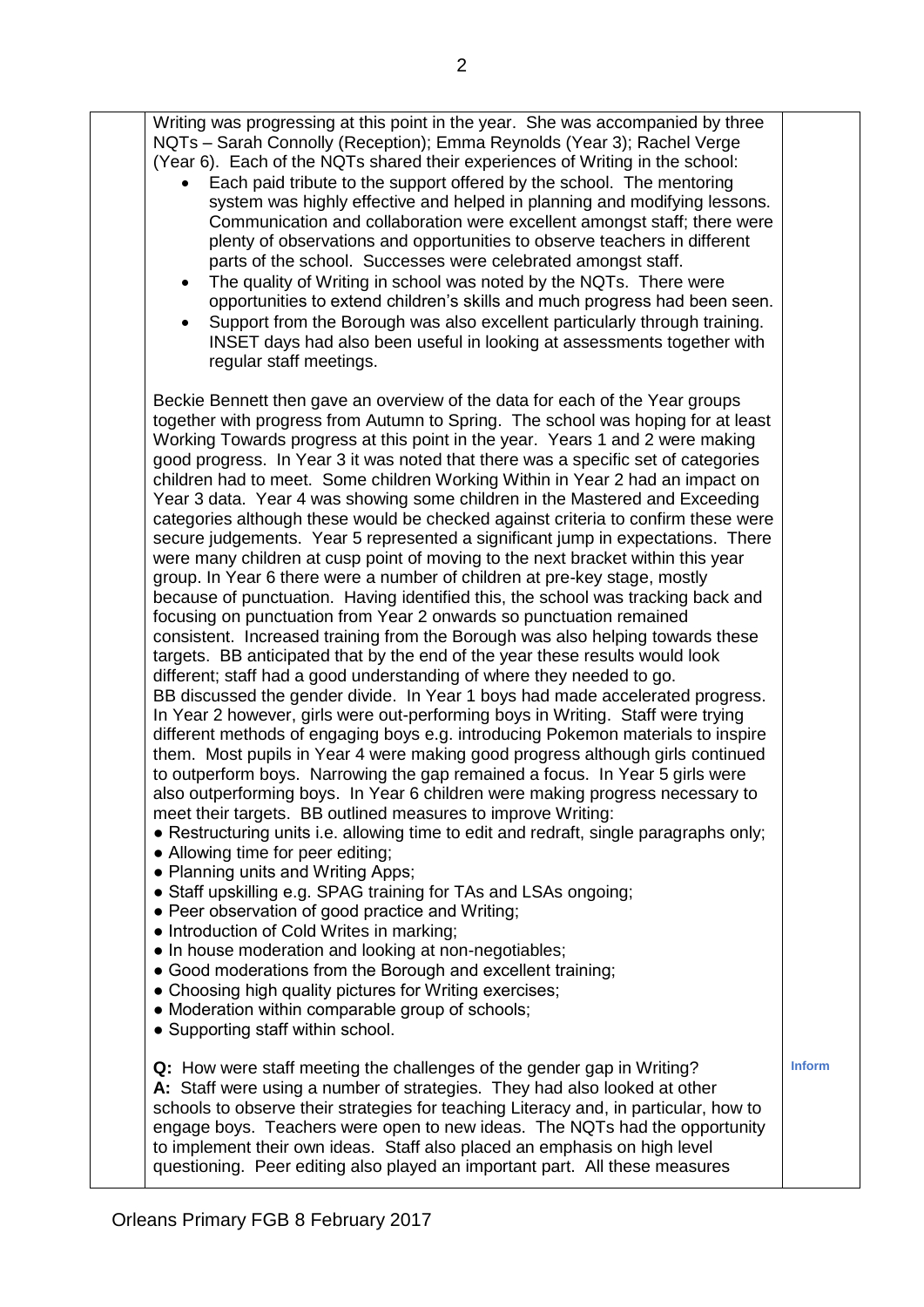|    | produced some high quality Writing. Helping boys to plan their work was a useful<br>strategy in order to harness their good ideas. SATs were new to the school this<br>year. Towards this, Year 6 had a heavy focus on English and Maths in the<br>mornings. Children were becoming familiar with applying the necessary skills.<br>Children had been tested at the beginning of the year to identify areas where they<br>were struggling.<br>Q: Is there something parents could do to support in home learning?<br>A: In Year 3, boys had been enthused by writing newspaper items and plays $-$ so<br>it was about finding a hook they enjoyed and encouraging them eg favourite<br>books. Some boys chose to work on computers for their Writing eg short pieces | <b>Inform</b>                  |
|----|----------------------------------------------------------------------------------------------------------------------------------------------------------------------------------------------------------------------------------------------------------------------------------------------------------------------------------------------------------------------------------------------------------------------------------------------------------------------------------------------------------------------------------------------------------------------------------------------------------------------------------------------------------------------------------------------------------------------------------------------------------------------|--------------------------------|
|    | of 500 words or so.<br>Q: Do children learn how to type?<br>A: Typing was not on the curriculum. There had been a club but the children's<br>hands were not big enough; touch typing would have to wait until they were older.<br>Q: How does the school address the needs of PPG and SEN children?                                                                                                                                                                                                                                                                                                                                                                                                                                                                  | <b>Inform</b><br><b>Inform</b> |
|    | A: There was a focus on these children this year. Monday afternoons were<br>devoted to supporting those children in Writing in Year 6. Within lessons, staff<br>were making sure that those children were given attention and felt included.<br>Material was adapted to those children in the classroom. The achievements of<br>SEN children were celebrated by their peers.<br>Q: Was there a divide with PPG children within class?<br>A: No, all children were working together to improve and support each other with<br>generally constructive feedback. In Year 3, they had just spent a week on<br>inclusion which went very well.<br>The Chair thanked BB and colleagues for their presentation.                                                             | <b>Inform</b>                  |
| 6. | <b>HEADTEACHER'S REPORT</b><br>The Headteacher's Report had been circulated previously. RM highlighted a few<br>points.                                                                                                                                                                                                                                                                                                                                                                                                                                                                                                                                                                                                                                              |                                |
|    | Parent exit surveys had been conducted.                                                                                                                                                                                                                                                                                                                                                                                                                                                                                                                                                                                                                                                                                                                              |                                |
|    | The SDP priorities remained a focus. This year Maths, Behaviour and<br>Safeguarding remained priorities. Following the Early Years review, the school<br>had invested in a tracking system called Tapestry to which parents can log in.<br>Parents and carers can also share additional information regarding transfer from<br>Nursery to Reception.                                                                                                                                                                                                                                                                                                                                                                                                                 |                                |
|    | The Whole School Reivew had been carried out by inspectors from AfC. One of<br>the action points from this was for Leanne Ho, the SENCo, working with LSAs, to<br>plan specifically for pupils with special needs. Staff had done some training on<br>Lego therapy, among other specific interventions.                                                                                                                                                                                                                                                                                                                                                                                                                                                              |                                |
|    | The SEF had been completed – this looked at the school's strengths and areas<br>for development.                                                                                                                                                                                                                                                                                                                                                                                                                                                                                                                                                                                                                                                                     |                                |
|    | The website had been checked to ensure compliance to key statutory information.                                                                                                                                                                                                                                                                                                                                                                                                                                                                                                                                                                                                                                                                                      |                                |
|    | The school's SIP had attended for a morning during the Autumn term. This<br>offered some challenging questions which had resulted in some longer-term<br>actions.                                                                                                                                                                                                                                                                                                                                                                                                                                                                                                                                                                                                    |                                |
|    | The Autumn Term had also seen a morning's whole school personal welfare<br>session. A survey had been carried out looking from all perspectives, identifying<br>areas that were working well and some that needed to be developed.                                                                                                                                                                                                                                                                                                                                                                                                                                                                                                                                   |                                |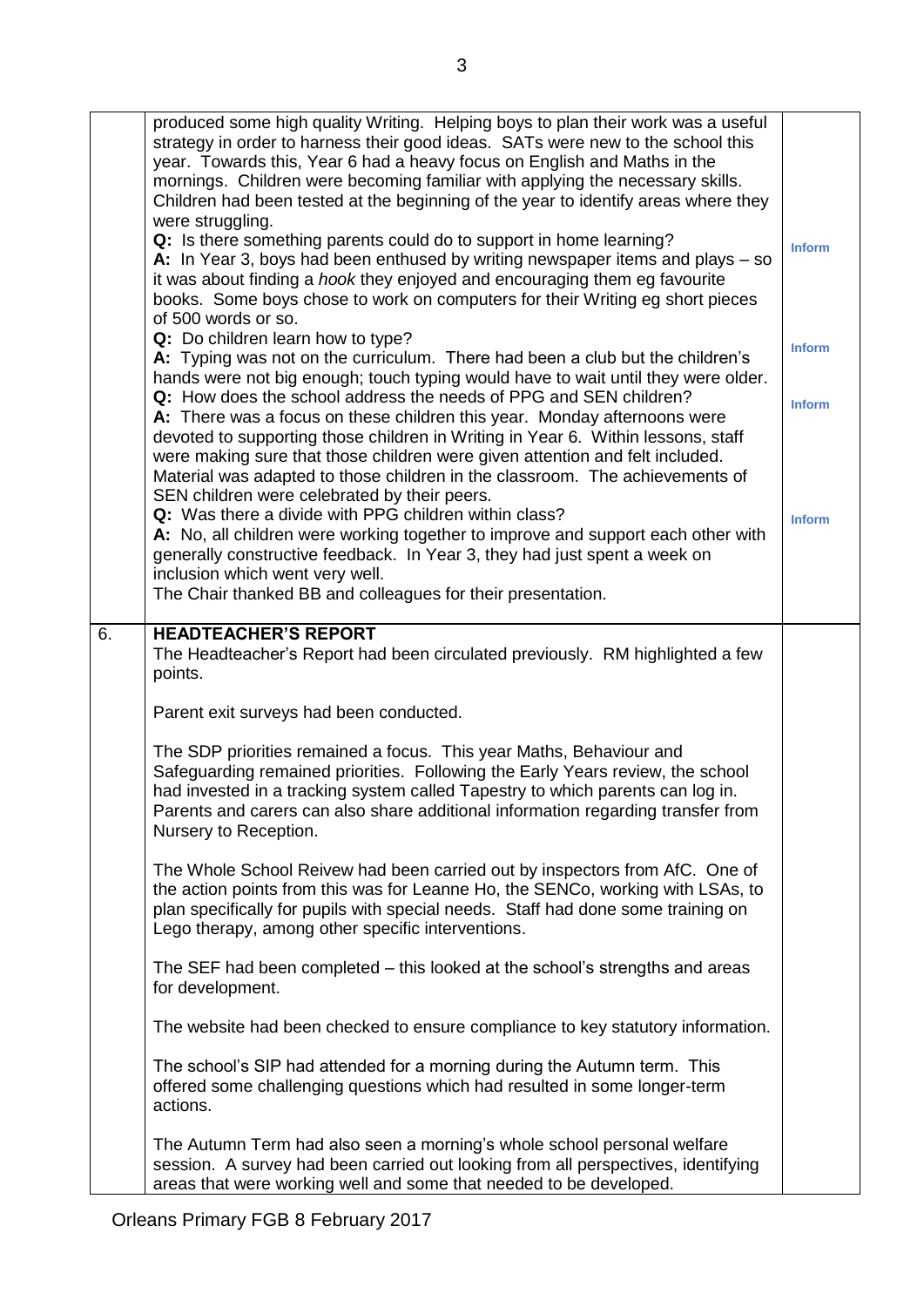|    | Attendance remained a focus, especially for PPG children. The school had a red<br>hot list of those children falling below the 95% threshold.                                                                                                                                                                                                                                                                                                                                                                                                            |                  |
|----|----------------------------------------------------------------------------------------------------------------------------------------------------------------------------------------------------------------------------------------------------------------------------------------------------------------------------------------------------------------------------------------------------------------------------------------------------------------------------------------------------------------------------------------------------------|------------------|
|    | Q: How was attendance looking for this term?<br>A: Attendance stood at 96.4% in the Autumn Term. However, there were a few<br>ski trips looming. Red hot letters go out on Friday to those who have missed<br>school. Caroline Thomas in the office is also very good at following up any<br>attendance issues. The EWO also visits the school to conduct a monitoring visit<br>each half term.                                                                                                                                                          | <b>Inform</b>    |
|    | Under Leadership and Management, focus had been on upskilling SLT. NQTs<br>were performing very well, keen to present their ideas and accept training.                                                                                                                                                                                                                                                                                                                                                                                                   |                  |
|    | There was an impressive range of clubs in school. 90% of parents said their<br>children attended clubs. The school was keen to include PPG children; Samba<br>Soccer had offered some free places.                                                                                                                                                                                                                                                                                                                                                       |                  |
|    | The Board were informed about and asked further details on a fixed term<br>exclusion.                                                                                                                                                                                                                                                                                                                                                                                                                                                                    | <b>Inform</b>    |
|    | A snapshot of the RAISE online and FFT summary was included to the rear.                                                                                                                                                                                                                                                                                                                                                                                                                                                                                 |                  |
|    | Q: Governors asked for the definition of the G&T register.<br>A: This related to pupils who performed outstandingly in different areas - Maths,<br>English, PE. RE said there was quite a bit of movement on this list.                                                                                                                                                                                                                                                                                                                                  | <b>Inform</b>    |
|    | Q: Are you helping those children to excel in Arts and Sports?<br>A: Many are already taking part in extra-curricular activities in these areas.                                                                                                                                                                                                                                                                                                                                                                                                         | <b>Challenge</b> |
|    | Sometimes it is about signposting parents towards specialist training.<br>Q: Are all PPG pupils invited to the Home Learning Club?<br>A: At KS2, two children are not invited $-$ as it was felt that this was not the most<br>appropriate learning environment for them. However, they have been signposted<br>to alternative provision. Specifically, there was a virtual learning package the<br>school had invested in and some of the children were very engaged with this. It<br>was agreed to discuss this in further detail at the next meeting. | <b>Inform</b>    |
|    | It was also agreed to discuss Nursery provision at the next meeting and the<br>possibility of linking with another Nursery in the context of Government provision<br>of 30 hours of Nursery education. Agenda Item Spring 2 FGB                                                                                                                                                                                                                                                                                                                          | <b>Challenge</b> |
|    | The Chair raised the issue of adding children of staff to the admissions criteria.<br>Some other local schools had also done this. This could be a useful recruitment<br>and retention tool as part of a marketing strategy. The Chair sought agreement<br>from the Board to make a preliminary approach to the Borough about this but in<br>the meantime, he invited Governors to consider the issue.                                                                                                                                                   | <b>ME/AII</b>    |
| 7. | <b>COMMITTEE REPORTS</b><br>All Committee minutes had been circulated.                                                                                                                                                                                                                                                                                                                                                                                                                                                                                   |                  |
|    | <b>Finance and Premises: AA reported that interviews for the School Business</b><br>Manager were taking place in February. In the meantime, the job share was<br>working well. AA agreed to speak to JE about advertising more widely. NM had<br>gone through the audit and highlighted a few points. Anita and Tony had looked<br>in the loft although the historic information was not found. Faults in the ordering<br>system had also been discussed. However, there was still a positive £26K                                                       | AA               |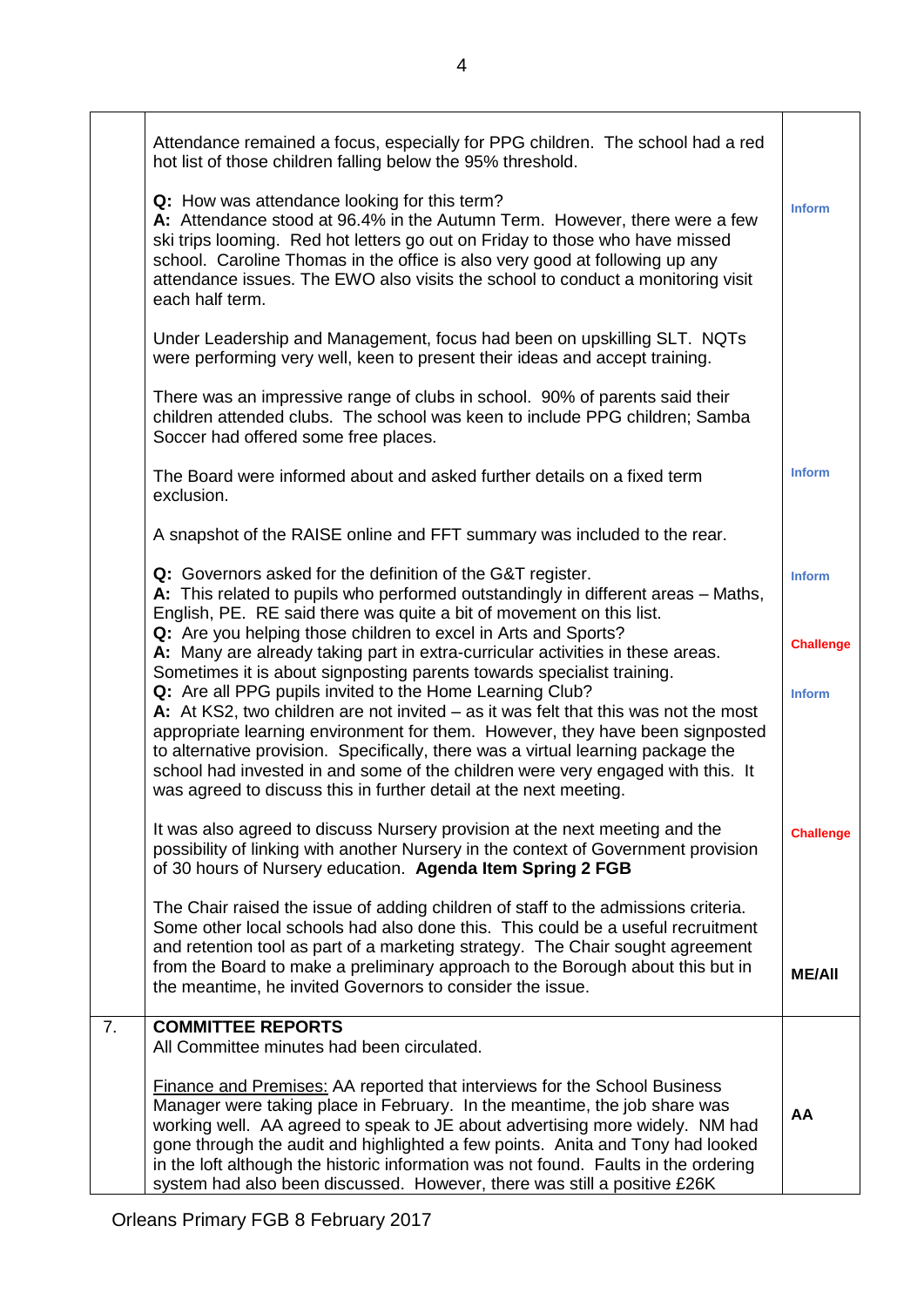|    | showing and another £12K income was yet to come in. The overspend items<br>were discussed e.g. agency staff cover costs, rises in DBS check costs, NQT<br>induction and learning resources on over spend (this money will come back in).<br>The underspend in property maintenance had been dealt with by purchasing<br>some new mop heads!<br>Work had been agreed by the Local Authority in respect to the Year 1<br>conservatories and tiles on the hall roof. Drainage problems persisted.<br>The Committee had looked at financial benchmarking data although there was<br>nothing significant to note. RM said that staff were aware of budget restrictions<br>and were being cautious.<br>Q: The Chair queried the higher expenditure on supply staff.<br>A: Maternity cover was covered by agency staff. With a high level of NQTs, there<br>would be a high level of PPE time – and the school tried where possible to cover<br>this with permanent staff. Some of this would come out of PPG spend. On the<br>first day of any routine absence, the school would also try to cover this internally.<br><b>Quality and Standards: ME reported that the meeting was mostly devoted to mid</b><br>year attainment data. This gave rise to an idea for a data design day to present<br>the data in a more accessible format. The Radicalisation and Extremism Policy<br>was agreed.                                     | <b>Challenge</b>           |
|----|-------------------------------------------------------------------------------------------------------------------------------------------------------------------------------------------------------------------------------------------------------------------------------------------------------------------------------------------------------------------------------------------------------------------------------------------------------------------------------------------------------------------------------------------------------------------------------------------------------------------------------------------------------------------------------------------------------------------------------------------------------------------------------------------------------------------------------------------------------------------------------------------------------------------------------------------------------------------------------------------------------------------------------------------------------------------------------------------------------------------------------------------------------------------------------------------------------------------------------------------------------------------------------------------------------------------------------------------------------------------------------------------------------------------------------|----------------------------|
| 8. | <b>SAFEGUARDING UPDATE</b><br>It was noted that Leanne Ho had been appointed as the third Safeguarding Lead<br>in the absence of RM and JE. It was noted that JE was very thorough in ensuring<br>the safety of the children and this extended to online safety and empowering<br>children with strategies for keeping safe.                                                                                                                                                                                                                                                                                                                                                                                                                                                                                                                                                                                                                                                                                                                                                                                                                                                                                                                                                                                                                                                                                                  |                            |
|    | Q: What happens if a child highlights an issue concerning internet safety from<br>home?                                                                                                                                                                                                                                                                                                                                                                                                                                                                                                                                                                                                                                                                                                                                                                                                                                                                                                                                                                                                                                                                                                                                                                                                                                                                                                                                       | <b>Inform</b>              |
|    | A: Staff would ask the child if they had told their parents. On line safeguarding<br>was dealt with in the same way as any other safeguarding area. RP reminded<br>Governors that it was about educating the children as to what was acceptable.<br>Q: How early was on line safety introduced?<br>A: The first week was internet safety week. In Reception there was a simple<br>story for illustrating children should tell adults straightaway if they have concerns.<br>Peter Crowley of the Borough delivered sessions to Years 2, 5 and 6.<br>RM reported that the guidance for volunteers had been updated and also the<br>induction pack for new staff. She also reported on the feedback from the whole<br>school survey. In response to some children's concerns about the toilets, these<br>had been updated accordingly - all to ensure that children feel safe.<br>RM agreed to clarify the numbers of children who responded about the<br>playground.<br>Governors were pleased to note that all children knew what behavior was<br>expected. There were lunchtime monitors and a traffic light system operated.<br>Children had fed back that they would like a slightly less formal approach to the<br>lunch time staff. Training would be given to lunchtime staff as appropriate.<br>It was noted that some staff were unaware of the full range of the school's<br>measures in tackling attendance issues. | <b>Inform</b><br><b>RM</b> |
| 9. | <b>SEN UPDATE</b><br>This report had been circulated previously. This included results over a period of<br>time.                                                                                                                                                                                                                                                                                                                                                                                                                                                                                                                                                                                                                                                                                                                                                                                                                                                                                                                                                                                                                                                                                                                                                                                                                                                                                                              |                            |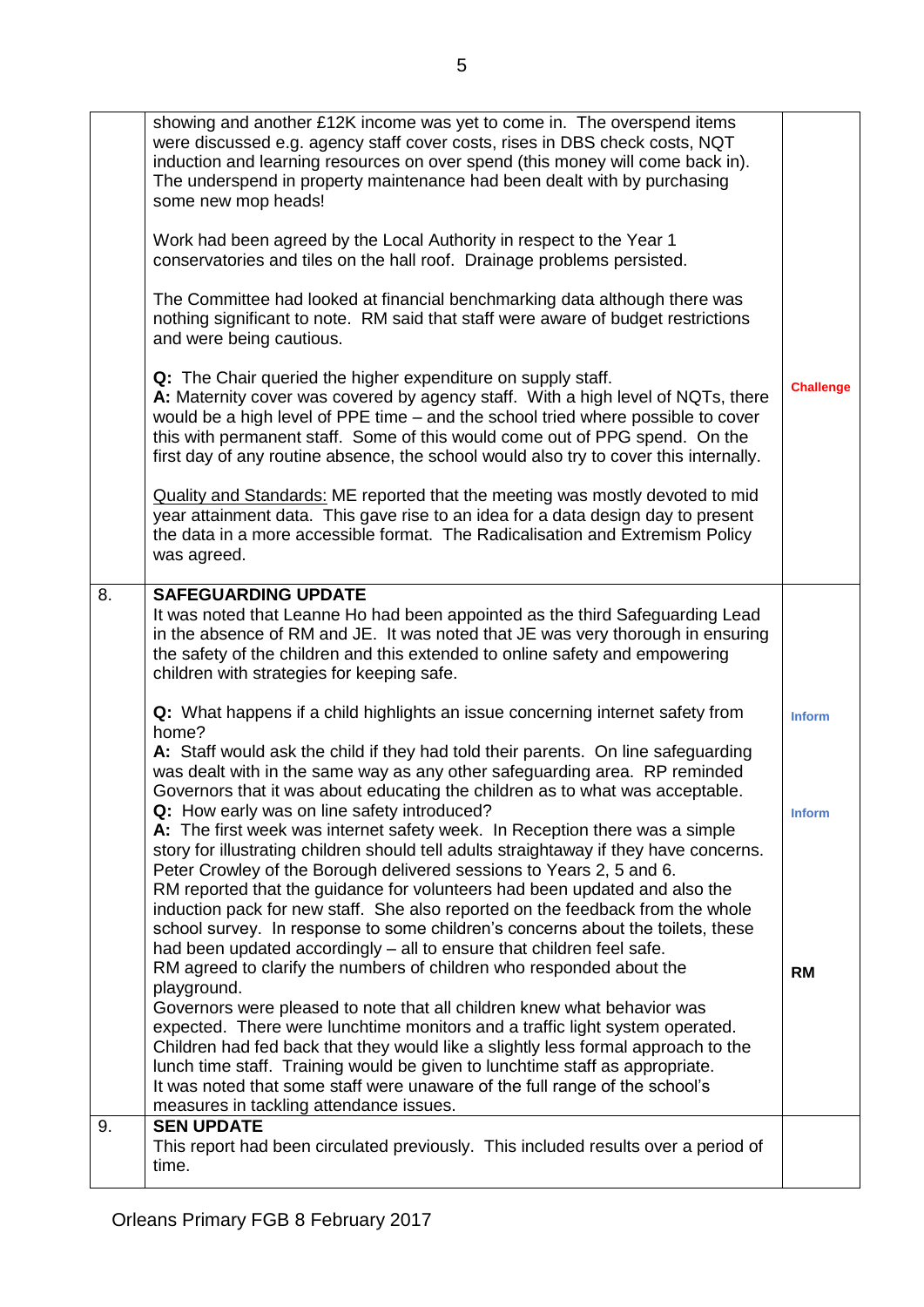| 10. | <b>POLICIES</b>                                                                                                                                                                                                                                                                                                                                                                                                                                                                                                                                                                                                                                                                                                                                                                                                                                                                                                                         |                     |
|-----|-----------------------------------------------------------------------------------------------------------------------------------------------------------------------------------------------------------------------------------------------------------------------------------------------------------------------------------------------------------------------------------------------------------------------------------------------------------------------------------------------------------------------------------------------------------------------------------------------------------------------------------------------------------------------------------------------------------------------------------------------------------------------------------------------------------------------------------------------------------------------------------------------------------------------------------------|---------------------|
|     | The Radicalisation and Extremism Policy may need to come back to the Full<br>Governing Body.                                                                                                                                                                                                                                                                                                                                                                                                                                                                                                                                                                                                                                                                                                                                                                                                                                            |                     |
|     | Governors approved the Governors' Allowances Policy.                                                                                                                                                                                                                                                                                                                                                                                                                                                                                                                                                                                                                                                                                                                                                                                                                                                                                    |                     |
| 11. | <b>SKILLS AUDIT</b><br>CG agreed to complete the Skills Audit. One category to flag was the area of<br>financial oversight and knowing your community. Links with businesses and the<br>local community category was felt to be strong. Low expertise on being board<br>members was perhaps a criteria for the next round - but this was an area outside<br>the control of Governors.<br>The Chair felt that, in general, skills were covered by Governors.                                                                                                                                                                                                                                                                                                                                                                                                                                                                             | CG                  |
|     |                                                                                                                                                                                                                                                                                                                                                                                                                                                                                                                                                                                                                                                                                                                                                                                                                                                                                                                                         |                     |
| 12. | <b>GOVERNOR VISITS</b><br>RV's reports on Maths and Equality had been circulated previously. It was agreed<br>to ask RV for further detail on the visits to be included in the reports.<br>RB's thorough report on SEN had also been circulated. Some SDP issues and<br>questions had arisen including the possibility of a forum for parents of children<br>with SEN and to inform parents in general e.g. explaining the role of LSAs in<br>class.<br>RM suggested that this could be done in curriculum evenings. She noted that<br>information was also in the school's Local Offer. The Chair suggested that JE,<br>RM, RG and Leanne Ho discuss this matter further. AA again raised the subject<br>of exclusions within this context and how those are communicated to children.<br>RM did note that the Behaviour Policy was widely available.<br>Governors, however, agreed the importance of anonymity and confidentiality in | JE/RM/<br><b>RG</b> |
|     | this context.                                                                                                                                                                                                                                                                                                                                                                                                                                                                                                                                                                                                                                                                                                                                                                                                                                                                                                                           |                     |
|     | Under Safeguarding visit, it was noted that AA and the Chair were the<br>safeguarding leads on the Governing Body. They had completed a safeguarding<br>checklist for Governors. No major issues were identified and all actions had been<br>met. One of the main points had been to ensure that all staff were aware of<br>safeguarding procedures. RM reported that visitor badge signs were clearly<br>visible at the gates and entrance areas.                                                                                                                                                                                                                                                                                                                                                                                                                                                                                      |                     |
| 13. | <b>LA INFO</b><br>There were no items to report.                                                                                                                                                                                                                                                                                                                                                                                                                                                                                                                                                                                                                                                                                                                                                                                                                                                                                        |                     |
| 14. | <b>GOVERNOR TRAINING</b><br>AA and RG had attended the Effective Challenging training.<br>NM had attended Safeguarding training.<br>Governors discussed the area of accountability and proving adding value<br>throughout the year. It was agreed that this would be best done at each meeting.                                                                                                                                                                                                                                                                                                                                                                                                                                                                                                                                                                                                                                         |                     |
| 15. | <b>WHAT HAVE WE DONE IN THIS MEETING?</b><br>Governors agreed that at this meeting they had achieved the following:<br>Through the NQTs' presentation they had expanded their knowledge of<br>$\bullet$<br>Writing and were pleased to receive feedback on the support the NQTs<br>had experienced.<br>Governors had also received a thorough update on Safeguarding<br>٠<br>Through the Skills Audit they had identified some needs which have                                                                                                                                                                                                                                                                                                                                                                                                                                                                                         |                     |